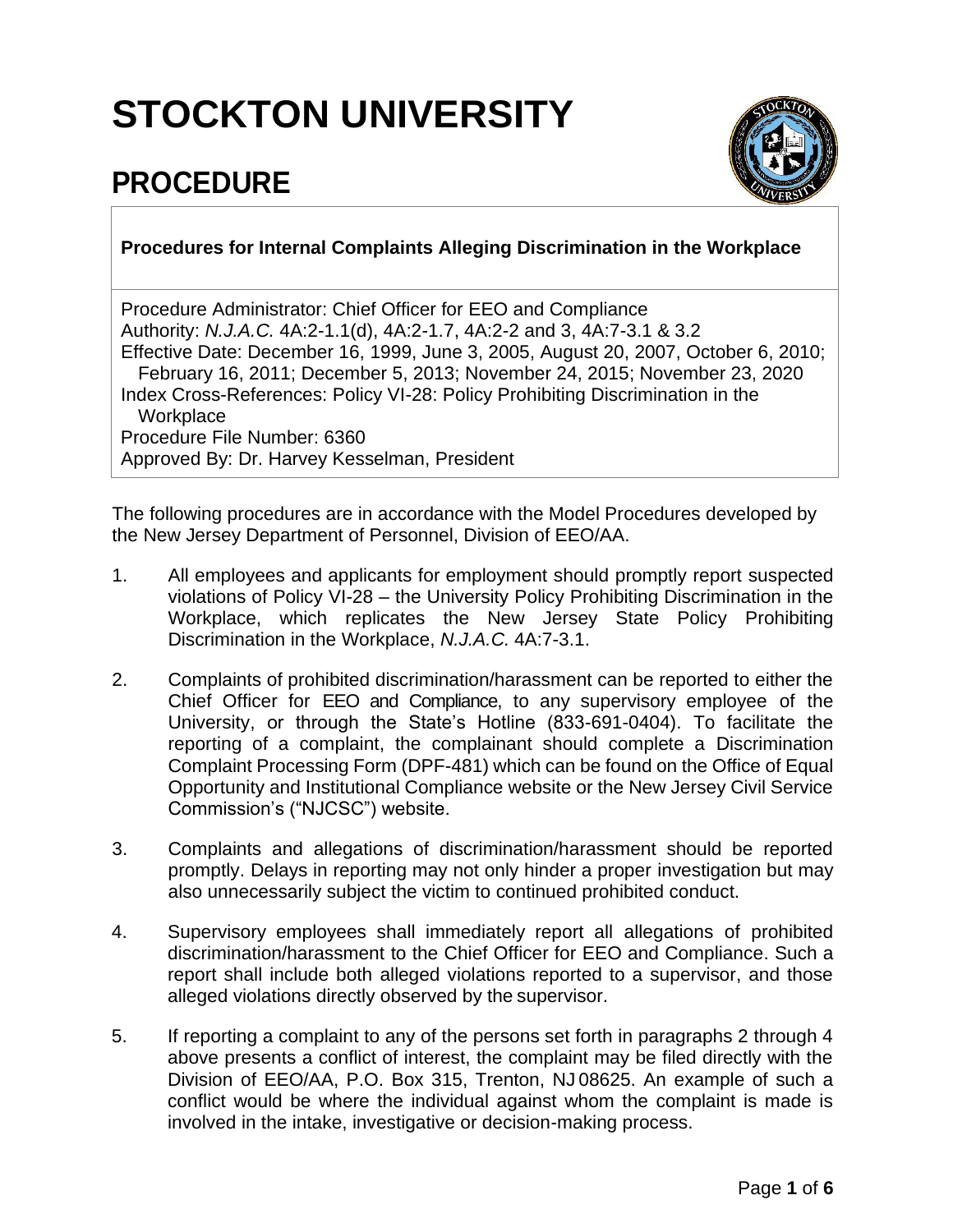- 6. In order to facilitate a prompt, thorough, and impartial investigation, all complainants are encouraged to submit a Discrimination Complaint Processing Form (DPF-481). An investigation may be conducted whether or not the form is completed.
- 7. The University shall maintain a written record of the discrimination/harassment complaints received. Written records shall be maintained as confidential records to the extent practicable and appropriate. A copy of all complaints (regardless of the format in which submitted) must be submitted to the Division of EEO/AA, by the University's Chief Officer for EEO and Compliance, along with a copy of the acknowledgement letter(s) sent to the person(s) who filed the complaint and, if applicable, the complaint notification letter sent to the person(s) against whom the complaint has been filed including the basis for the complaint and whether or not an investigation will be initiated. When a complaint on its face is insufficient to determine the nature and scope of the allegations, the EEO/AA Officer shall interview the person submitting the complaint for additional information to determine whether the allegations implicate Policy VI-28.
	- a. If, after conducting the interview of a complainant, the EEO/AA Officer determines that an investigation is not warranted, a letter shall be sent to the complainant explaining the basis for the decision not to investigate. If a written complaint has not been filed, the Chief Officer for EEO and Compliance must submit to the Division of EEO/AA a brief summary of the allegations that have been made. Copies of complaints filed with the New Jersey Division on Civil Rights, the U.S. Equal Employment Opportunity Commission, or in court also must be submitted to the Division of EEO/AA.
	- b. If after conducting the interview of a complainant, the EEO/AA Officer determines that an investigation is warranted, the Chief Officer for EEO and Compliance or authorized designee will obtain information regarding the complaint, and determine if interim corrective measures are necessary to prevent continued violations of Policy VI-28. Interim corrective actions include, but are not limited to:
		- 1) Separation of parties;
		- 2) Removal of parties from the workplace; and
		- 3) Involvement of law enforcement, when appropriate, for instances involving bodily harm or serious bodily harm.
- 8. At the discretion of the Chief Officer for EEO and Compliance, a prompt, thorough, and impartial investigation into the alleged harassment or discrimination will take place. The complainant shall have the burden to articulate a sufficient nexus between the alleged conduct and a protected category pursuant to the State Policy.

In determining whether or not a thorough and impartial investigation is warranted, the Chief Officer for EEO and Compliance when reviewing complaints shall consider, but is not limited to considering, the following factors: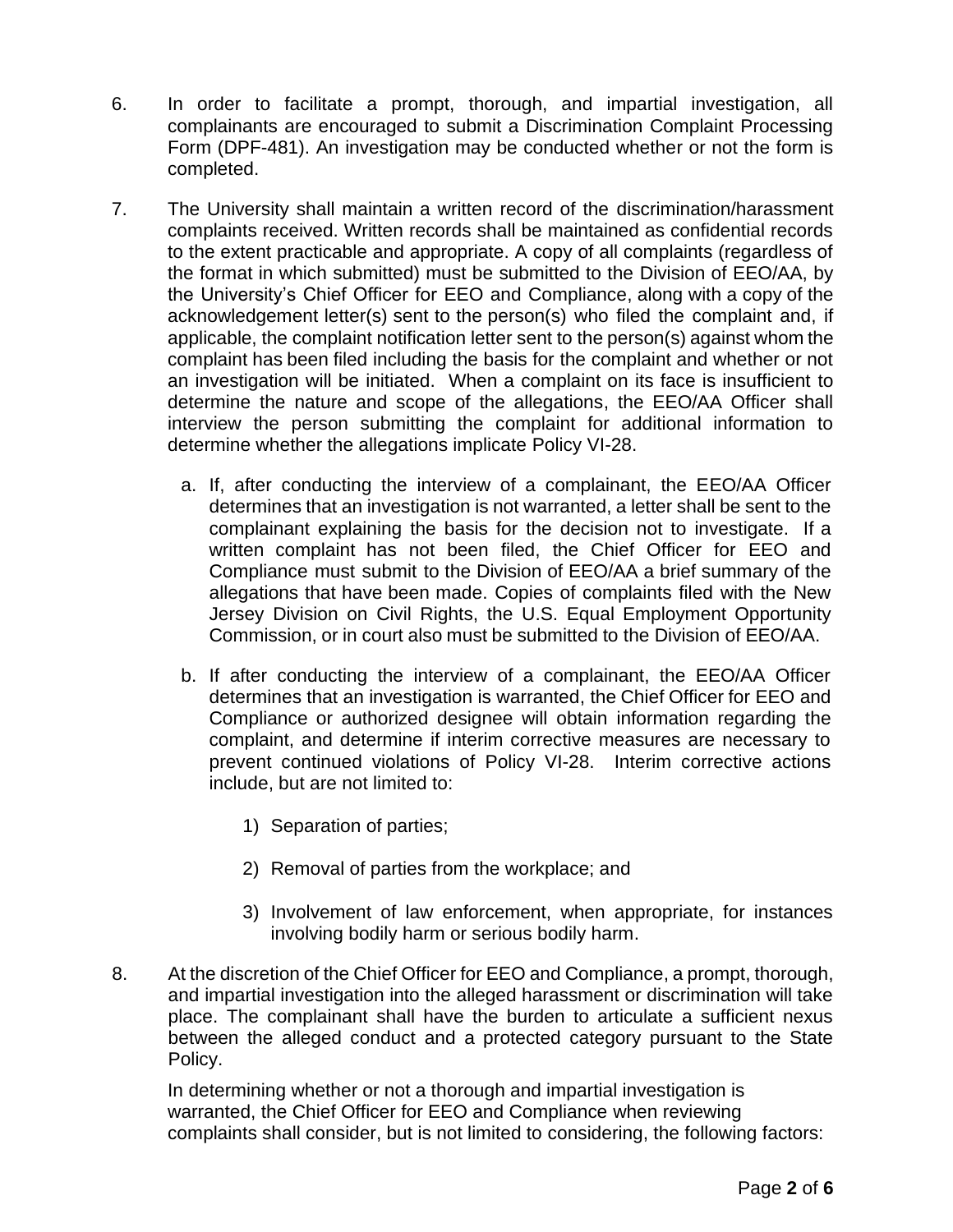- a. The facts presented;
- b. Whether the complainant articulated a sufficient nexus between the alleged conduct and a protected category as set forth in *N.J.A.C.* 4A:7-3.1(a);
- c. The time the incident(s) occurred;
- d. The time the incident was reported; and
- e. Whether the complainant and/or respondent is a current State employee (regardless of when the incident occurred).
- 9. An investigatory report will be prepared by the Chief Officer for EEO and Compliance or his or her designee when the investigation is completed. The report will include, at a minimum:
	- a. A summary of the complaint;
	- b. A summary of the parties' positions;
	- c. A summary of the facts developed through the investigation; and
	- d. An analysis of the allegations and the facts.

The investigative report will be submitted to the University President or designee who will issue a final letter of determination to the parties.

- 10. The University President or designee will review the investigative report issuedby the Chief Officer for EEO and Compliance or authorized designee,and make a determination as to whether the allegation of a violation of the University's Policy Prohibiting Discrimination in the Workplace has been substantiated. If a violation has occurred, the University President will determine the appropriate corrective measures necessary to immediately remedy the violation.
- 11. The University President or designee will issue a final letter of determination to both the complainant(s) and the person(s), against whom the complaint was filed, setting forth the results of the investigation and the right of appeal to the New Jersey Civil Service Commission (NJCSC), as set forth in Section 12 below. To the extent possible, the privacy of all parties involved in the process shall be maintained in the final letter of determination. The Division of EEO/AA, Department of Personnel shall be furnished with a copy of the final letter of determination.
	- a. The letter shall include, at a minimum:
		- 1) A brief summary of the parties' positions;
		- 2) A brief summary of the facts developed during the investigation; and
		- 3) An explanation of the determination, which shall include whether:
			- i. The allegations were either substantiated or not substantiated; and
			- ii. A violation of the University's Policy Prohibiting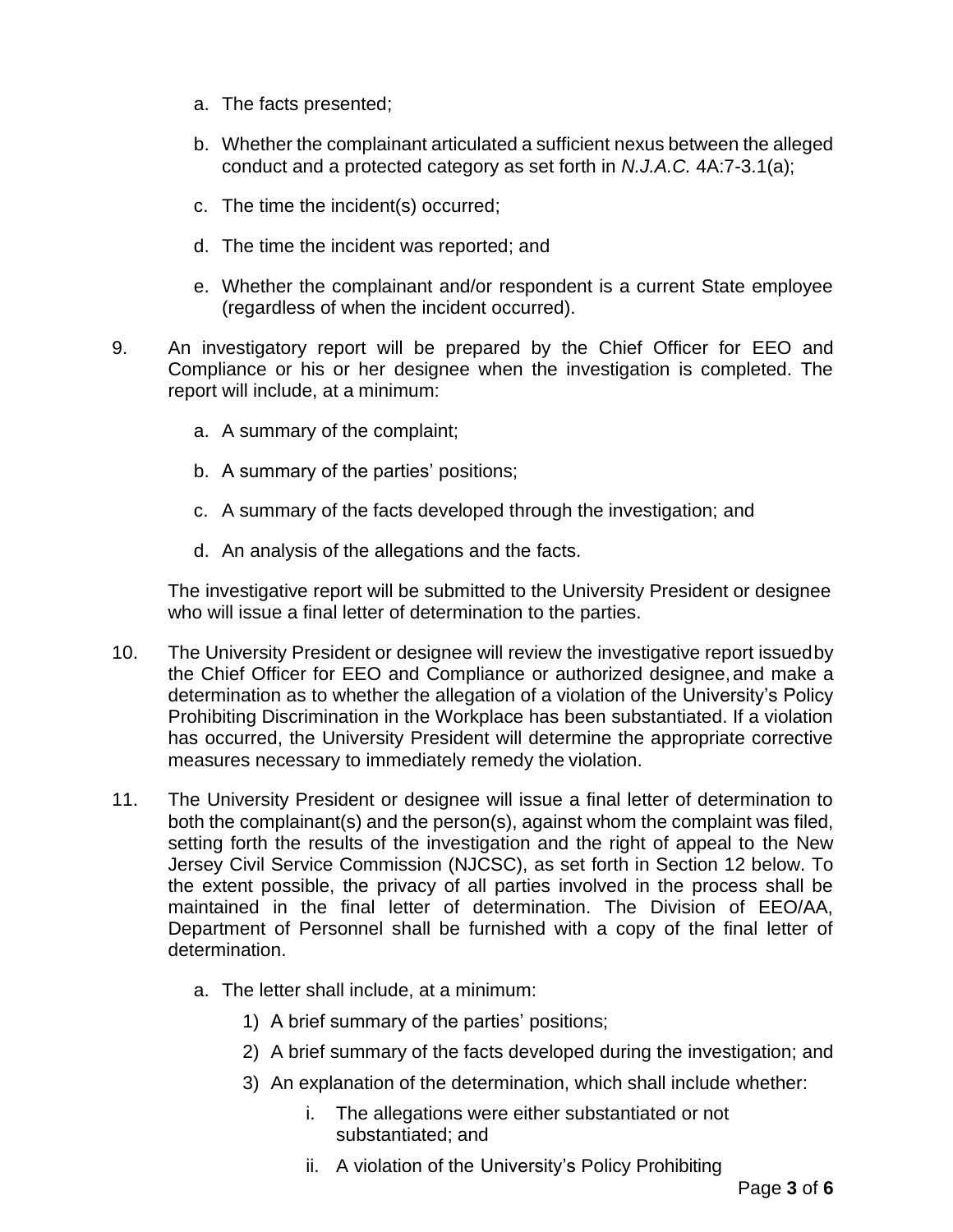Discrimination in the Workplace did or did not occur.

- b. The investigation of a complaint shall be completed and a final letter of determination shall be issued no later than 120 days after the initial intake of the complaint referred to in Section 7 above, is completed.
- c. The time for completion of the investigation and issuance of the final letter of determination may be extended by the University President for up to 60 additional days in cases involving exceptional circumstances. The University President shall provide the Division of EEO/AA and all parties with written notice of any extension and shall include in the notice an explanation of the exceptional circumstances supporting the extension.
- 12. A complainant who is in the career, unclassified or senior executive service, or who is an applicant for employment, who disagrees with the determination of the University President or designee, may submit a written appeal, within twenty days of the receipt of the final letter of determination from the University President or designee, to the NJCSC, Division of Appeals and Regulatory Affairs ("DARA") Written Record Appeals Unit, P.O. Box 312, Trenton, NJ 08625-0312. The appeal shall be in writing and include all materials presented by the complainant at the University level, the final letter of determination, the reason for the appeal, and the specific relief requested.

Please be advised that there is a \$20 fee for appeals. Please include a check or money order along with the appeal, payable to NJCSC. Persons receiving public assistance and those qualifying for NJCSC Veterans Preference are exempt from this fee.

- a. Employees filing appeals which raise issues for which there is another specific appeal procedure must utilize those procedures. The University President may require any appeal, which raises issues of alleged discrimination and other issues, such as examination appeals, to be processed using the procedures set forth in *N.J.A.C.* 4A:7-3/2 or a combination of procedures as the NJCSC deems appropriate. See *N.J.A.C.* 4A:2-1.7.
- b. If an appeal under this chapter raises issues concerning the employee not receiving an advancement appointment, the NJCSC shall decide those issues in the course of its determination.
- c. The NJCSC shall decide the appeal on a review of the written record or such other proceeding as it deems appropriate. See *N.J.A.C.* 4A:2-1.1(d).
- d. The appellant shall have the burden of proof in all discrimination appeals brought before the NJCAC.
- 13. In a case where a violation has been substantiated, and no disciplinary action recommended, the party(ies) against whom the complaint was filed may appeal the determination to the NJCSC at the address indicated in Section 12 above, within 20 days of receipt of the final letter of determination by the University President or designee.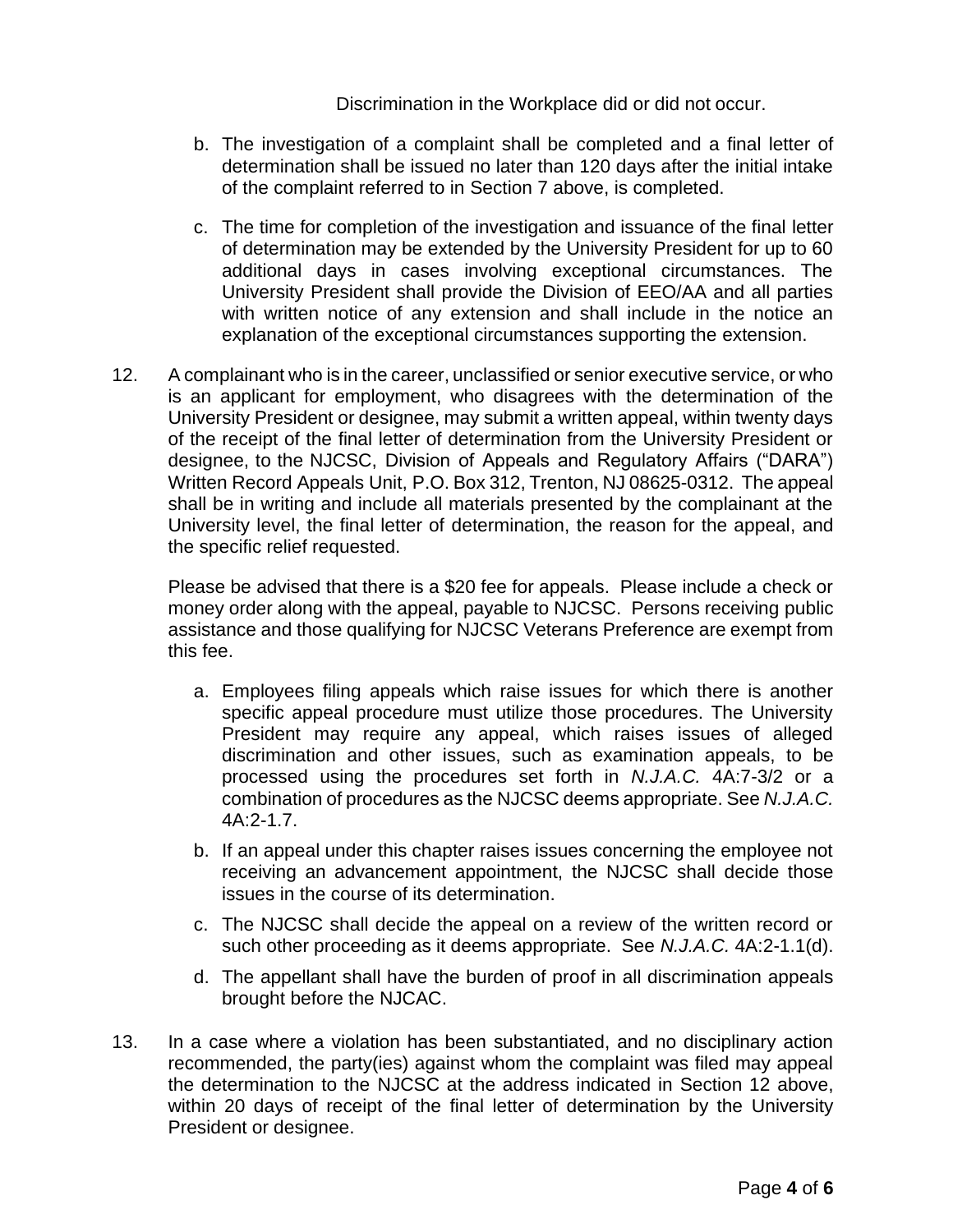- a. The burden of proof shall be on the appellant.
- b. The appeal shall be in writing and include the final letter of determination, the reason for the appeal, and the specific relief requested.
- 14. If disciplinary action has been recommended in the final letter of determination, any party charged who is in the career service may appeal using the procedures set forth in *N.J.A.C.* 4A:2-2 and 3.
- 15. When an appeal of a decision on a discrimination complaint has been filed with the NJCSC, the Director of the Division of EEO/AA shall be placed on notice of the appeal and given the opportunity to submit comments to the NJCSC regardless of whether or not the complaint was initially filed directly with the Director of the Division of EEO/AA.
- 16. Any employee or applicant for employment can file a complaint directly with external agencies that investigate discrimination/harassment charges in addition to utilizing this internal procedure. The time frames for filing complaints with external agencies indicated below are provided for informational purposes only. An individual should contact the specific agency to obtain exact time frames for filing a complaint. The deadlines run from the date of the last incident of alleged discrimination / harassment, not from the date that the final letter of determination is issued by the University President or designee.

Complaints may be filed with the following external agencies:

Division on Civil Rights N.J. Department of Law & Public Safety (Within 180 days of the discriminatory act)

Central Regional Office 140 East Front Street 6th Floor, P.O. Box 090 Trenton, NJ 08625-0090 (609) 292-4605

Northern Regional Office 31 Clinton Street, 3rd Floor P.O. Box 46001 Newark, NJ 07102 (973) 648-2700

South Shore Regional Office 1325 Boardwalk, 1<sup>st</sup> Floor Tennessee Avenue and Boardwalk Atlantic City, NJ 08401 (609) 441-3100

5 Executive Campus, Suite 107 Cherry Hill, NJ 08034 (856) 486-4080

United States Equal Employment Opportunity Commission (EEOC) (Within 300 days of the discriminatory act) National Call Center – 1 800-669-4000

Newark Area Office\* 2 Gateway Center, 17<sup>th</sup> Floor